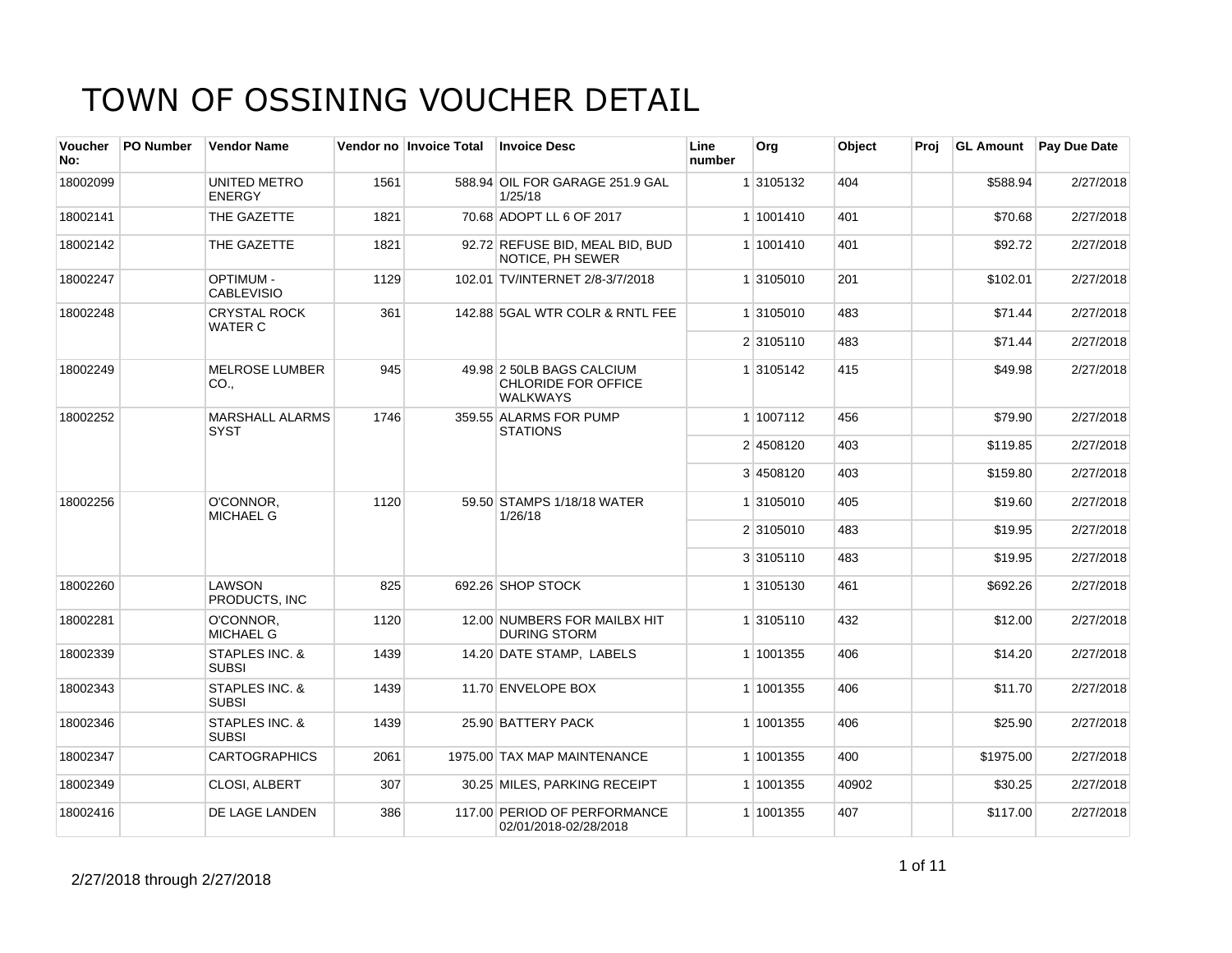| <b>Voucher</b><br>No: | PO Number | <b>Vendor Name</b>                        |      | Vendor no Invoice Total | <b>Invoice Desc</b>                                           | Line<br>number | Org       | Object | Proj | <b>GL Amount</b> | Pay Due Date |
|-----------------------|-----------|-------------------------------------------|------|-------------------------|---------------------------------------------------------------|----------------|-----------|--------|------|------------------|--------------|
| 18002420              |           | <b>MT. KISCO TRUCK &amp;</b><br>AU.       | 1000 |                         | 14.36 FILTER FOR STOCK                                        |                | 1 3105130 | 461    |      | \$14.36          | 2/27/2018    |
| 18002421              |           | <b>MT. KISCO TRUCK &amp;</b><br>AU.       | 1000 |                         | 159.96 EMERGENCY LIGHTING FOR<br>TRUCK 69                     |                | 1 3105130 | 461    |      | \$159.96         | 2/27/2018    |
| 18002422              |           | <b>MT. KISCO TRUCK &amp;</b><br>AU        | 1000 |                         | 357.08 WIPER BLADES STOCK                                     |                | 1 3105130 | 461    |      | \$357.08         | 2/27/2018    |
| 18002423              |           | <b>MT. KISCO TRUCK &amp;</b><br>AU.       | 1000 |                         | 111.08 BRAKE AND BATTERY STOCK<br>FOR TRUCKS 67 69            |                | 1 3105130 | 461    |      | \$111.08         | 2/27/2018    |
| 18002424              |           | <b>MT. KISCO TRUCK &amp;</b><br>AU.       | 1000 |                         | 16.80 BOLTS TRUCK 56                                          |                | 1 3105130 | 461    |      | \$16.80          | 2/27/2018    |
| 18002446              |           | <b>ROLDAN, ANNETTE</b>                    | 2604 |                         | 500.00 RETURNING BAIL MONEY                                   |                | 1 1001110 | 406    |      | \$500.00         | 2/27/2018    |
| 18002486              |           | <b>ORTIZ WELDING</b><br>INC.              | 1133 |                         | 390.00 9' BLADES FOR SNW PLOW &<br>PLOW NUTS AND BOLTS        |                | 1 3105130 | 461    |      | \$390.00         | 2/27/2018    |
| 18002490              |           | <b>MELROSE LUMBER</b><br>CO.              | 945  |                         | 11.78 2 3 INCH PLASTIC TEST<br><b>PLUGS</b>                   |                | 1 3105130 | 461    |      | \$11.78          | 2/27/2018    |
| 18002491              |           | <b>MELROSE LUMBER</b><br>CO.,             | 945  |                         | 9.14 ITEMS TO REPAIR LIQ.<br><b>CALCIUM CONTAINER TRK 52</b>  |                | 1 3105130 | 461    |      | \$9.14           | 2/27/2018    |
| 18002492              |           | ATLANTIC SALT,<br>INC.                    | 96   |                         | 3819.11 SALT DELIVERY 2/9 2/9/2018                            |                | 1 3105142 | 415    |      | \$3819.11        | 2/27/2018    |
| 18002494              |           | <b>BEN ROMEO CO.,</b><br>INC.             | 152  |                         | 549.30 MARKING PAINT60GAL BLK<br><b>BAGS ASPHALT RKE TAPE</b> |                | 1 3105110 | 432    |      | \$549.30         | 2/27/2018    |
| 18002495              |           | <b>ALL-MAKES PUMP &amp;</b><br><b>MOT</b> | 41   |                         | 2780.00 NSTRD VACUUM PUMP-BT<br><b>CLB CHECK VALVE-LABOR</b>  |                | 1 4508120 | 456    |      | \$1850.00        | 2/27/2018    |
|                       |           |                                           |      |                         |                                                               |                | 2 1007112 | 456    |      | \$930.00         | 2/27/2018    |
| 18002496              |           | <b>ADVANCE AUTO</b><br><b>PARTS</b>       | 2238 |                         | 11.99 FUEL FILTER TRK#69                                      |                | 1 3105130 | 461    |      | \$11.99          | 2/27/2018    |
| 18002497              |           | ADVANCE AUTO<br><b>PARTS</b>              | 2238 |                         | 159.57 EMERGENCY LIGHT TRK#69                                 |                | 1 3105130 | 461    |      | \$159.57         | 2/27/2018    |
| 18002498              |           | <b>ADVANCE AUTO</b><br><b>PARTS</b>       | 2238 |                         | 8.99 PAINT FOR PLOW FRAME<br><b>MARKING</b>                   |                | 1 3105130 | 461    |      | \$8.99           | 2/27/2018    |
| 18002500              |           | <b>SNAP-ON TOOLS</b>                      | 1415 |                         | 379.95 CORDLESS GRINDER - SHOP<br><b>TOOL</b>                 |                | 1 3105130 | 461    |      | \$379.95         | 2/27/2018    |
| 18002501              |           | <b>ARKEL MOTORS</b><br>INC.               | 79   |                         | 208.70 PITMAN ARM FOR STEERING<br><b>BOX TRK 56</b>           |                | 1 3105130 | 461    |      | \$208.70         | 2/27/2018    |
| 18002503              |           | <b>UNIFIRST</b><br><b>CORPORATION</b>     | 1556 |                         | 61.00 GARAGE RAGS 1/25/18                                     |                | 1 3105132 | 432    |      | \$61.00          | 2/27/2018    |
| 18002504              |           | <b>UNIFIRST</b><br><b>CORPORATION</b>     | 1556 |                         | 61.00 GARAGE RAGS                                             |                | 1 3105132 | 432    |      | \$61.00          | 2/27/2018    |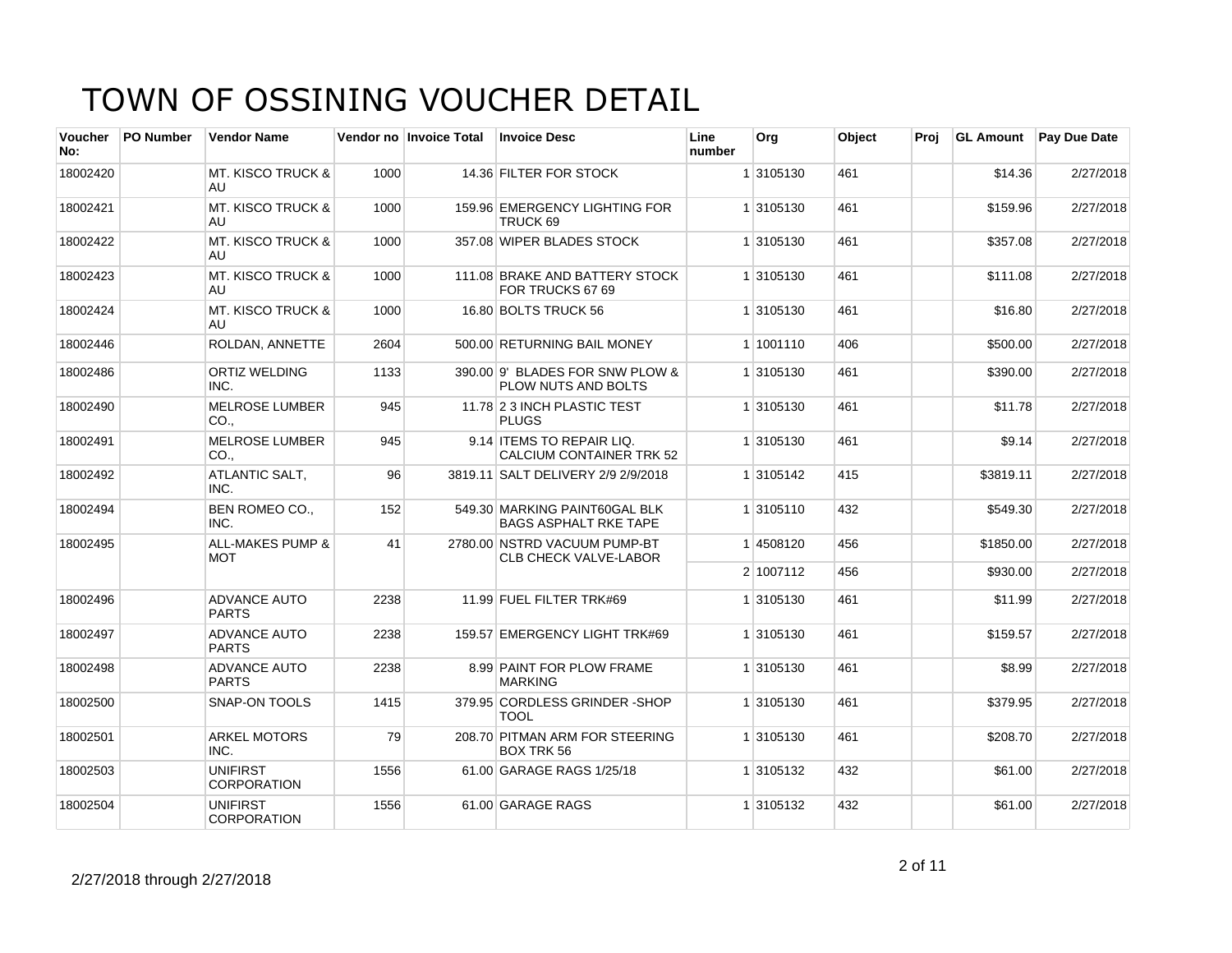| Voucher<br>No: | <b>PO Number</b> | <b>Vendor Name</b>                        |      | Vendor no Invoice Total | <b>Invoice Desc</b>                               | Line<br>number | <b>Org</b> | Object | Proi | <b>GL Amount</b> | <b>Pay Due Date</b> |
|----------------|------------------|-------------------------------------------|------|-------------------------|---------------------------------------------------|----------------|------------|--------|------|------------------|---------------------|
| 18002505       |                  | <b>UNIFIRST</b><br>CORPORATION            | 1556 |                         | 61.30 GARAGE RAGS 020818                          |                | 1 3105132  | 432    |      | \$61.30          | 2/27/2018           |
| 18002506       |                  | <b>UNIFIRST</b><br><b>CORPORATION</b>     | 1556 |                         | 61.30 GARAGE RAGS 021518                          |                | 1 3105132  | 432    |      | \$61.30          | 2/27/2018           |
| 18002508       |                  | O'CONNOR.<br><b>MICHAEL G</b>             | 1120 |                         | 7.41 MAIL SOLID WASTE REPORT                      |                | 1 3105010  | 405    |      | \$7.41           | 2/27/2018           |
| 18002509       |                  | ARCO CLEANING                             | 76   |                         | 540.00 CLEANING SERVICE 2X WK<br>2/2018           |                | 1 3105010  | 407    |      | \$540.00         | 2/27/2018           |
| 18002512       |                  | <b>BOB'S ARMY &amp;</b><br><b>NAVY ST</b> | 177  |                         | 160.00 MATTEO VELARDO BOOT                        |                | 1 3105140  | 435    |      | \$160.00         | 2/27/2018           |
| 18002513       |                  | <b>SUBURBAN</b><br><b>ENERGY SERV</b>     | 1464 |                         | 141.82 DEERFIELD FAWN CRT TANK<br>F89177          |                | 1 4508120  | 456    |      | \$141.82         | 2/27/2018           |
| 18002515       |                  | <b>HOLLAND SUPPLY</b>                     | 2493 |                         | 901.73 ALUMINUM GRAVE BOARDS<br>FOR DALE CEMETERY |                | 1 3208810  | 432    |      | \$901.73         | 2/27/2018           |
| 18002517       |                  | <b>SUBURBAN</b><br><b>ENERGY SERV</b>     | 1464 |                         | 65.70 DEERFIELD FAWN COURT                        |                | 14508120   | 456    |      | \$65.70          | 2/27/2018           |
| 18002519       |                  | <b>SUBURBAN</b><br><b>ENERGY SERV</b>     | 1464 |                         | 221.73 DEERFIELD FAWN COURT<br><b>PROPANE</b>     |                | 1 4508120  | 456    |      | \$221.73         | 2/27/2018           |
| 18002521       |                  | <b>OSSINING</b><br>HARDWARE CO            | 1138 |                         | 17.51 SUPPLIES FOR DALE<br><b>CEMETERY</b>        |                | 1 3208810  | 432    |      | \$17.51          | 2/27/2018           |
| 18002523       |                  | <b>OSSINING</b><br><b>HARDWARE CO</b>     | 1138 |                         | 44.07 SUPPLIES FOR DALE<br><b>CEMETERY</b>        |                | 1 3208810  | 432    |      | \$44.07          | 2/27/2018           |
| 18002524       |                  | <b>OSSINING</b><br><b>HARDWARE CO</b>     | 1138 |                         | 10.79 SUPPLIES FOR DALE<br><b>CEMETERY</b>        |                | 1 3208810  | 432    |      | \$10.79          | 2/27/2018           |
| 18002525       |                  | <b>OSSINING</b><br><b>HARDWARE CO</b>     | 1138 |                         | 31.88 SUPPLIES FOR DALE<br><b>CEMETERY</b>        |                | 1 3208810  | 432    |      | \$31.88          | 2/27/2018           |
| 18002526       |                  | <b>WESTCHESTER</b><br>CTY DPW             | 1651 |                         | 4420.18 SOLID WASTE/COMINGLES 1/1<br>$-1/31/2018$ |                | 1 6508160  | 522    |      | \$4420.18        | 2/27/2018           |
| 18002528       |                  | <b>OSSINING</b><br><b>HARDWARE CO</b>     | 1138 |                         | 65.41 SUPPLIES FOR DALE<br><b>CEMETERY</b>        |                | 1 3208810  | 432    |      | \$65.41          | 2/27/2018           |
| 18002530       |                  | <b>OSSINING</b><br><b>HARDWARE CO</b>     | 1138 |                         | 39.96 SUPPLIES FOR DALE<br><b>CEMETERY</b>        |                | 1 3208810  | 432    |      | \$39.96          | 2/27/2018           |
| 18002531       |                  | <b>OSSINING</b><br>HARDWARE CO            | 1138 |                         | 59.70 PAPER TOWELS FOR DALE<br><b>CEMETERY</b>    |                | 1 3208810  | 406    |      | \$59.70          | 2/27/2018           |
| 18002532       |                  | <b>OSSINING</b><br><b>HARDWARE CO</b>     | 1138 |                         | 10.78 SUPPLIES FOR DALE<br><b>CEMETERY</b>        |                | 1 3208810  | 432    |      | \$10.78          | 2/27/2018           |
| 18002533       |                  | <b>OSSINING</b><br><b>HARDWARE CO</b>     | 1138 |                         | 21.58 SUPPLIES FOR DALE<br><b>CEMETERY</b>        |                | 1 3208810  | 432    |      | \$21.58          | 2/27/2018           |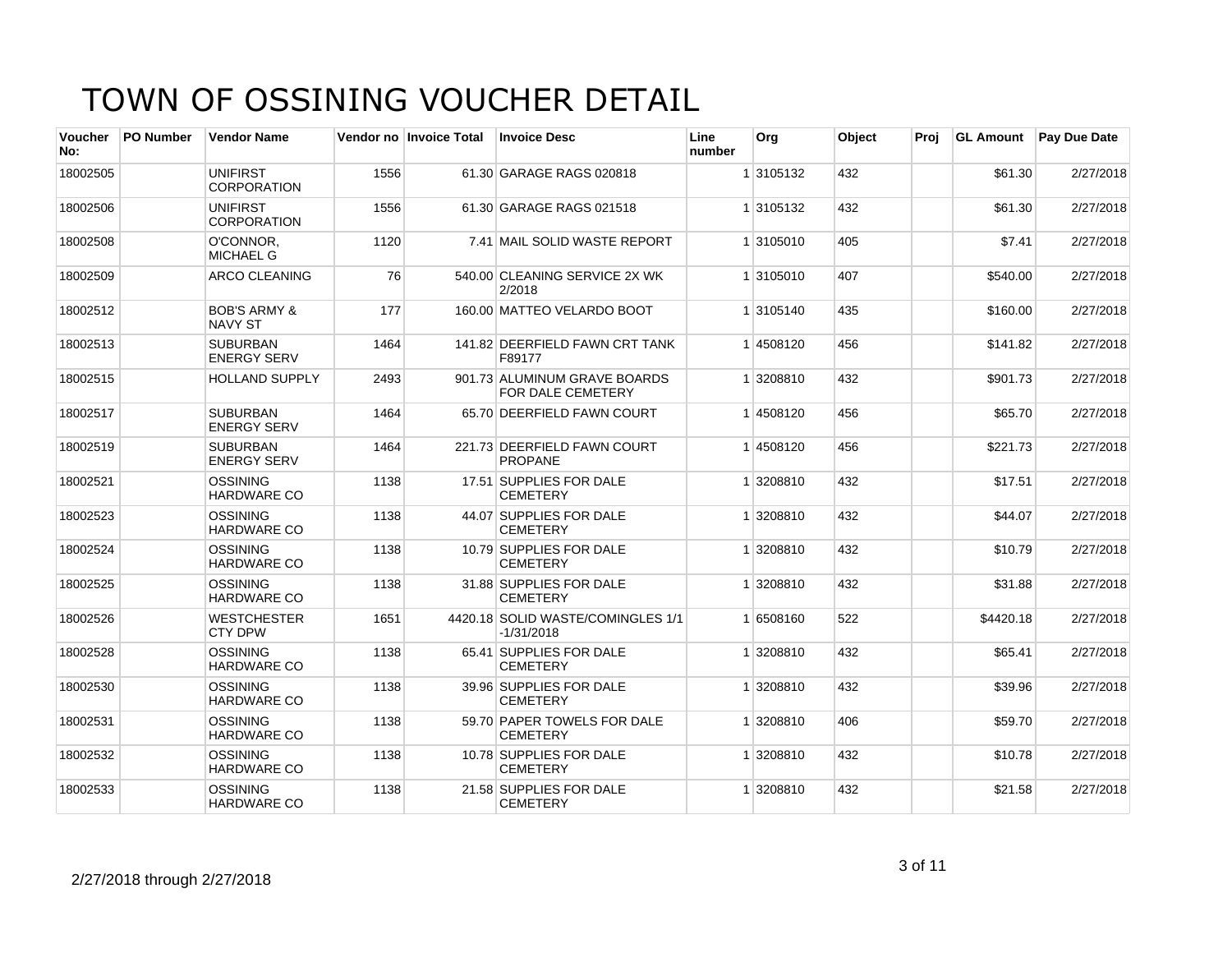| <b>Voucher</b><br>No: | <b>PO Number</b>  | <b>Vendor Name</b>                        |      | Vendor no Invoice Total | <b>Invoice Desc</b>                                                  | Line<br>number | Org       | Object | Proj | <b>GL Amount</b> | Pay Due Date |
|-----------------------|-------------------|-------------------------------------------|------|-------------------------|----------------------------------------------------------------------|----------------|-----------|--------|------|------------------|--------------|
| 18002535              |                   | <b>OSSINING LAWN</b><br><b>MOWER</b>      | 1140 |                         | 71.98 SUPPLIES FOR DALE<br><b>CEMETERY</b>                           |                | 1 3208810 | 432    |      | \$71.98          | 2/27/2018    |
| 18002536              |                   | <b>LAWTON ADAMS</b><br><b>CONSTRU</b>     | 826  |                         | 48.00 BLACKTOP FOR DALE<br><b>CEMETERY</b>                           |                | 1 3208810 | 432    |      | \$48.00          | 2/27/2018    |
| 18002537              |                   | <b>LAWTON ADAMS</b><br><b>CONSTRU</b>     | 826  |                         | 48.00 BLACKTOP FOR DALE<br><b>CEMETERY</b>                           |                | 1 3208810 | 432    |      | \$48.00          | 2/27/2018    |
| 18002538              |                   | <b>BOBCAT OF NEW</b><br><b>YORK</b>       | 176  |                         | 370.24 PARTS FOR DALE CEMETERY                                       |                | 1 3208810 | 432    |      | \$370.24         | 2/27/2018    |
| 18002540              |                   | <b>GLOBAL</b><br><b>INDUSTRIAL EQ</b>     | 590  |                         | 843.00 STORAGE CABINET FOR DALE<br><b>CEMETERY</b>                   |                | 1 3208810 | 432    |      | \$843.00         | 2/27/2018    |
| 18002542              |                   | <b>ARCO CLEANING</b>                      | 76   |                         | 115.00 CONTRACT CLEANING FOR<br>DALE CEMETERY, 2/1 - 2/28            |                | 1 3208810 | 406    |      | \$115.00         | 2/27/2018    |
| 18002543              |                   | <b>OPTIMUM-</b><br><b>CABLEVISIO</b>      | 1129 |                         | 40.48 RYDER PARK INTERNET, 2/8 -<br>3/7                              |                | 1 1007110 | 402    |      | \$40.48          | 2/27/2018    |
| 18002544              |                   | <b>VERIZON</b>                            | 1599 |                         | 169.98 CLAC PHONE & INTERNET, 2/1<br>$-2/28$                         |                | 1 1007110 | 402    |      | \$169.98         | 2/27/2018    |
| 18002545              |                   | <b>OSSINING</b><br><b>VOLUNTEER</b>       | 1149 |                         | 7056.00 REIMBURSEMENT FROM<br>SLEEPY HOLLOW, 2/1 - 2/28              |                | 1 6604540 | 520    |      | \$7056.00        | 2/27/2018    |
| 18002546              |                   | <b>BOBCAT OF NEW</b><br><b>YORK</b>       | 176  |                         | 768.43 REPLACE BROKEN CYLINDER<br>IN PARKS EQUIPMENT                 |                | 1 1007110 | 455    |      | \$768.43         | 2/27/2018    |
| 18002547              |                   | <b>OSSINING LAWN</b><br><b>MOWER</b>      | 1140 |                         | 225.00 RENTAL FOR PARKS DEPT.                                        |                | 1 1007110 | 485    |      | \$225.00         | 2/27/2018    |
| 18002548              |                   | <b>RIM PLUMBING &amp;</b><br><b>HEATI</b> | 1290 |                         | 8.60 SUPPLIES FOR PARKS DEPT.                                        |                | 1 1007110 | 485    |      | \$8.60           | 2/27/2018    |
| 18002549              |                   | CC'S HIGH Q<br><b>ELECTRIC</b>            | 1777 |                         | 755.48 SERVICE TO RYDER SHOP<br><b>BATHROOM</b>                      |                | 1 1007110 | 485    |      | \$755.48         | 2/27/2018    |
| 18002550              |                   | <b>ORTIZ WELDING</b><br>INC.              | 1133 |                         | 108.00 SUPPLIES FOR PARKS DEPT.                                      |                | 1 1007110 | 485    |      | \$108.00         | 2/27/2018    |
| 18002551              |                   | <b>HUBBARD'S</b><br>CUPBOARD,             | 1784 |                         | 8058.13 JANUARY 2018 CI MEALS, CII<br><b>MEALS, EXTRA SUPPLIES</b>   |                | 1 1006770 | 441    |      | \$4607.98        | 2/27/2018    |
|                       |                   |                                           |      |                         |                                                                      |                | 2 1006771 | 441    |      | \$3281.15        | 2/27/2018    |
|                       |                   |                                           |      |                         |                                                                      |                | 3 1006773 | 406    |      | \$169.00         | 2/27/2018    |
| 18002552              |                   | O'BRIEN, JANEL<br>LEE.                    | 2607 |                         | 27.53 REIMBURSEMENT FOR<br><b>MEMORIAL DAY WREATH</b>                |                | 1 1007550 | 413    |      | \$27.53          | 2/27/2018    |
|                       | 18002553 20170114 | <b>CLARK EQUIPMENT</b><br><b>COMP</b>     | 1952 |                         | 4712.00 POWER TILT PTX4<br><b>ATTACHMENT FOR</b><br><b>EXCAVATOR</b> |                | 1 1007110 | 201    |      | \$4712.00        | 2/27/2018    |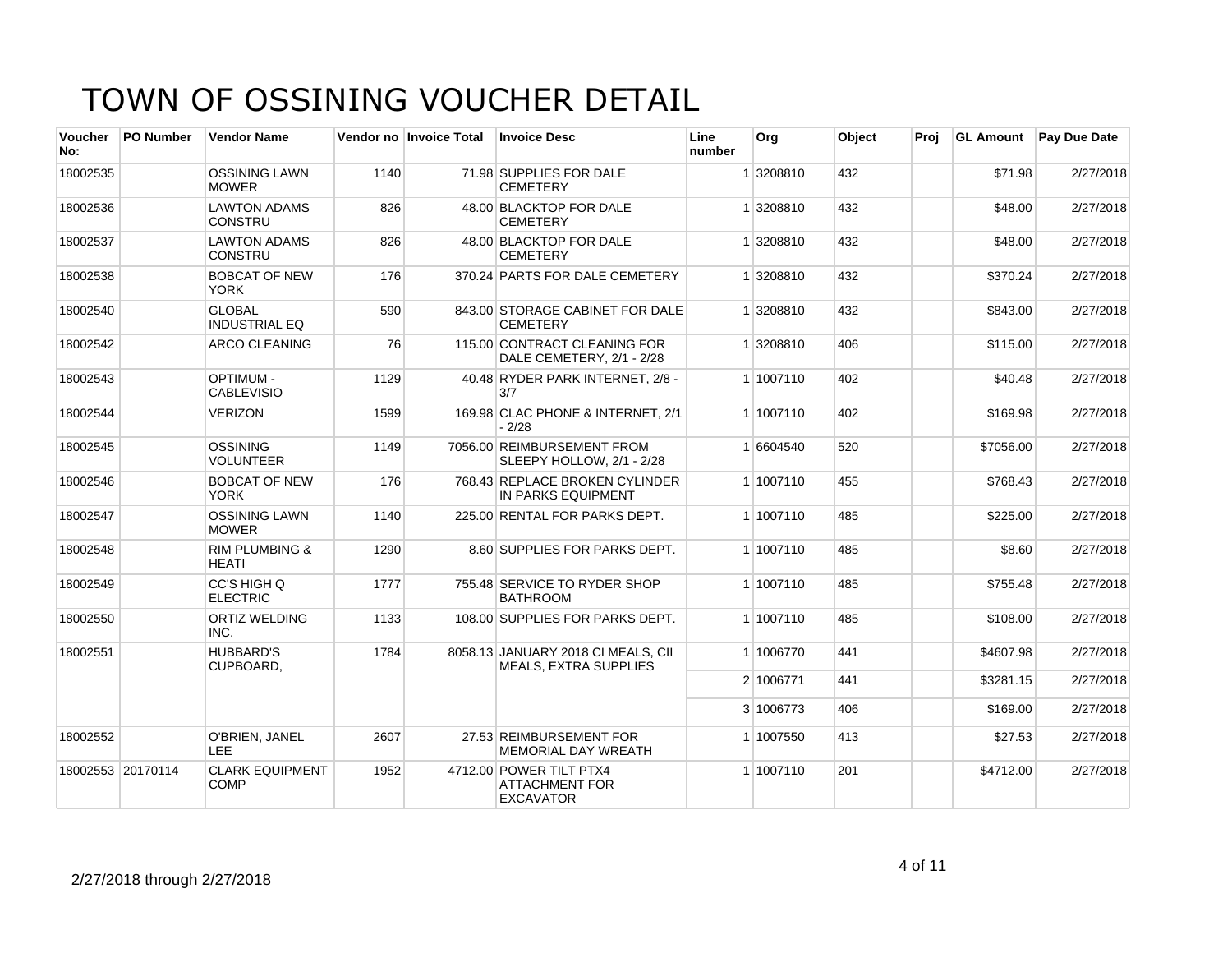| <b>Voucher</b><br>No: | PO Number | <b>Vendor Name</b>                        |      | Vendor no Invoice Total | <b>Invoice Desc</b>                                                    | Line<br>number | Org       | Object | Proj | <b>GL Amount</b> | Pay Due Date |
|-----------------------|-----------|-------------------------------------------|------|-------------------------|------------------------------------------------------------------------|----------------|-----------|--------|------|------------------|--------------|
| 18002554              |           | <b>BOBCAT OF NEW</b><br><b>YORK</b>       | 176  |                         | 438.26 SUPPLIES FOR PARKS<br><b>EQUIPMENT</b>                          |                | 1 1007110 | 455    |      | \$438.26         | 2/27/2018    |
| 18002555              |           | OSSINING<br><b>VOLUNTEER</b>              | 1149 |                         | 514.50 BACKBILLING SLEEPY<br><b>HOLLOW, Q4 2017</b>                    |                | 1 6604540 | 520    |      | \$514.50         | 2/27/2018    |
| 18002556              |           | <b>MELROSE LUMBER</b><br>CO.,             | 945  |                         | 46.18 SUPPLIES FOR PARKS<br><b>DEPARTMENT</b>                          |                | 1 1007110 | 485    |      | \$46.18          | 2/27/2018    |
| 18002557              |           | <b>MELROSE LUMBER</b><br>CO.              | 945  |                         | 13.29 SUPPLIES FOR PARKS DEPT.                                         |                | 1 1007110 | 485    |      | \$13.29          | 2/27/2018    |
| 18002559              |           | PERLOWITZ, HOLLY                          | 2495 |                         | 25.75 REIMBURSEMENT- AOT TRAIN<br><b>AND PARKING EXPENSES</b>          |                | 1 1001330 | 40901  |      | \$25.75          | 2/27/2018    |
| 18002560              |           | ZACHACZ.<br><b>MADELINE</b>               | 1729 |                         | 52.81 LUNCH AT AOT FOR 5 TOWN<br><b>EMPLOYEES</b>                      |                | 1 1001220 | 40901  |      | \$52.81          | 2/27/2018    |
| 18002561              |           | <b>NYSATRC</b><br><b>MEMBERSHIP</b>       | 1106 |                         | 25.00 HOLLY PERLOWITZ 2018<br><b>MEMBERSHIP</b>                        |                | 1 1001330 | 409    |      | \$25.00          | 2/27/2018    |
| 18002562              |           | <b>RICOH AMERICA</b><br>CORP.             | 1287 |                         | 57.69 COPIER IMAGE CONTRACT.<br>1/4/18-2/3/18                          |                | 1 1001330 | 409    |      | \$57.69          | 2/27/2018    |
| 18002563              |           | ZHININ, JESSICA                           | 1727 |                         | 60.00 INTERPRETER SERVICES, 3<br><b>HRS @ \$20/HR</b>                  |                | 1 1001110 | 453    |      | \$60.00          | 2/27/2018    |
| 18002564              |           | <b>LANGUAGE LINE</b><br><b>SERVIC</b>     | 1814 |                         | 15.75 LANGUAGE LINE SERVICES<br>FOR JAN. 2018                          |                | 1 1001110 | 453    |      | \$15.75          | 2/27/2018    |
| 18002565              |           | <b>PRECISE</b><br>TRANSLATION,            | 1235 |                         | 225.00 USE OF MANDARIN<br>TRANSLATOR, CRIMINAL<br><b>COURT 1/23/18</b> |                | 1 1001110 | 453    |      | \$225.00         | 2/27/2018    |
| 18002566              |           | <b>ARCO CLEANING</b>                      | 76   |                         | 500.00 COURTHOUSE CLEANING,<br>FEBRUARY 2018                           |                | 1 1001110 | 407    |      | \$500.00         | 2/27/2018    |
| 18002567              |           | <b>BOB'S ARMY &amp;</b><br><b>NAVY ST</b> | 177  |                         | 120.00 WORK SHOES (WALKER)                                             |                | 1 1006772 | 435    |      | \$120.00         | 2/27/2018    |
| 18002568              |           | <b>MANICCHIO</b><br><b>BROTHERS.</b>      | 904  |                         | 37.00 NYS INSPECTION #8 (VAN)                                          |                | 1 1006772 | 455    |      | \$37.00          | 2/27/2018    |
| 18002569              |           | <b>MANICCHIO</b><br><b>BROTHERS,</b>      | 904  |                         | 41.36 GAS FOR CAR #4 (GASBOY<br>DOWN) 2/8/18                           |                | 1 1006772 | 411    |      | \$41.36          | 2/27/2018    |
| 18002570              |           | ZACHACZ,<br><b>MADELINE</b>               | 1729 |                         | 10.75 ONE-WAY TICKET GC TO<br>OSSINING 2/20/18, AOT                    |                | 1 1001220 | 40901  |      | \$10.75          | 2/27/2018    |
| 18002571              |           | PITNEY BOWES<br><b>GLOBAL</b>             | 1213 |                         | 362.49 LEASE CHARGES 11/28/17-<br>2/27/18                              |                | 1 1001110 | 405    |      | \$362.49         | 2/27/2018    |
| 18002572              |           | <b>COMPLUS DATA</b><br><b>INNOVAT</b>     | 1815 |                         | 5628.06 COMPLUS COLLECTIONS FOR<br>JANUARY 2018                        |                | 1 1001130 | 400    |      | \$5628.06        | 2/27/2018    |
| 18002573              |           | <b>NYS EMPLOYEES</b><br><b>HEALTH</b>     | 1713 |                         | 120955.24 MARCH 2018 MEDICAL BILL                                      |                | 1 1009060 | 800    |      | \$64909.97       | 2/27/2018    |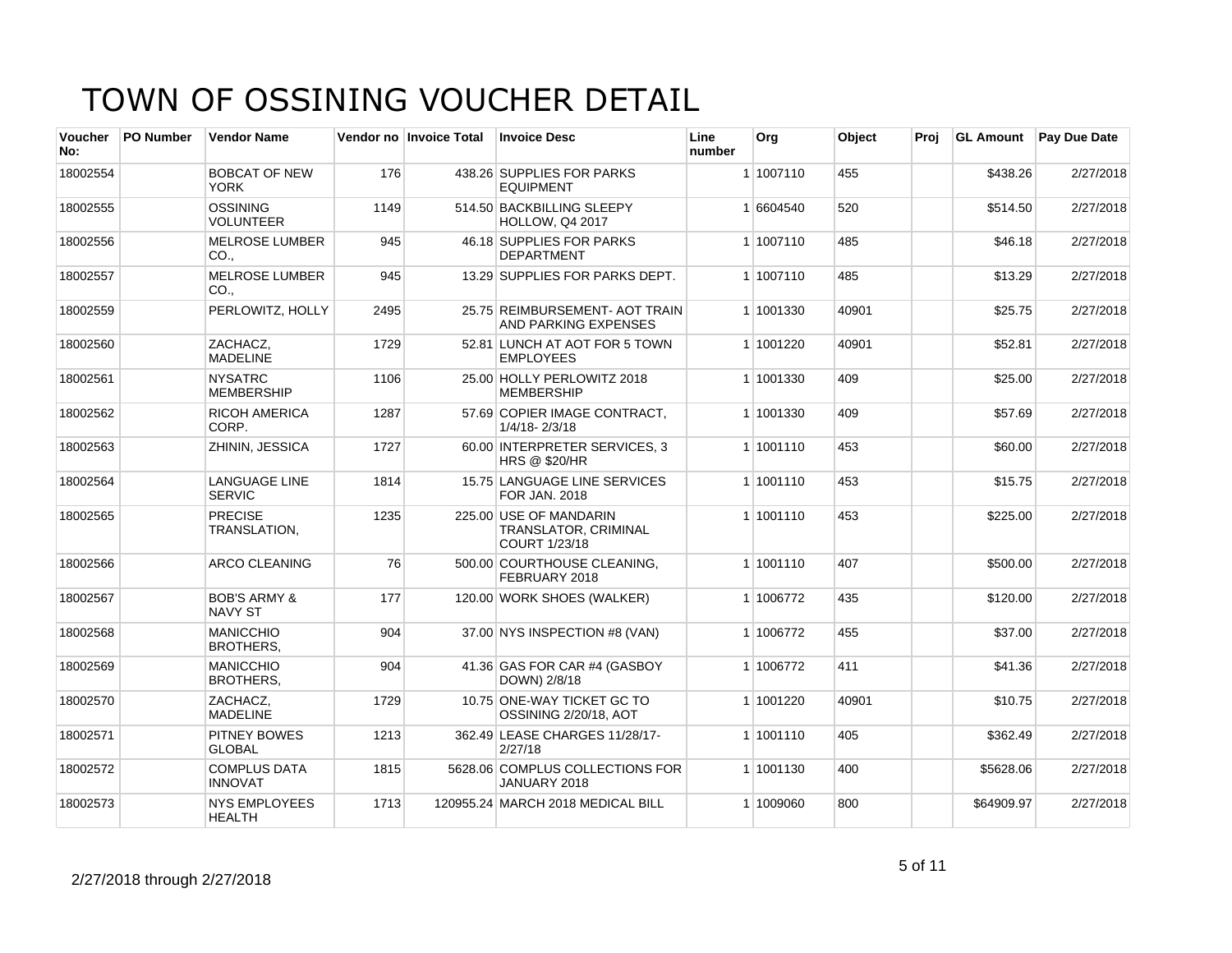| <b>Voucher</b><br>No: | <b>PO Number</b> | <b>Vendor Name</b>                    |      | Vendor no Invoice Total | <b>Invoice Desc</b>                          | Line<br>number | <b>Org</b> | Object | Proi | <b>GL Amount</b> | <b>Pay Due Date</b> |
|-----------------------|------------------|---------------------------------------|------|-------------------------|----------------------------------------------|----------------|------------|--------|------|------------------|---------------------|
| 18002573              |                  | <b>NYS EMPLOYEES</b><br><b>HEALTH</b> | 1713 |                         | 120955.24 MARCH 2018 MEDICAL BILL            |                | 2 2009060  | 800    |      | \$22796.12       | 2/27/2018           |
|                       |                  |                                       |      |                         |                                              |                | 3 3109060  | 800    |      | \$29880.26       | 2/27/2018           |
|                       |                  |                                       |      |                         |                                              |                | 4 3209060  | 800    |      | \$3368.89        | 2/27/2018           |
| 18002575              |                  | <b>ALLIANCE</b>                       | 2070 |                         | 195.00 LOCK CHANGE AND EXTRA<br>KEYS, 2/9/18 |                | 1 1001620  | 407    |      | \$195.00         | 2/27/2018           |
| 18002577              |                  | STAPLES INC. &<br><b>SUBSI</b>        | 1439 |                         | 21.28 BINDER CLIPS & FOLDERS                 |                | 1 1001220  | 406    |      | \$21.28          | 2/27/2018           |
| 18002578              |                  | <b>XEROX FINANCIAL</b><br><b>SERV</b> | 1692 |                         | 126.78 SENIORS COPIER, 2/3-3/2               |                | 1 1006772  | 201    |      | \$126.78         | 2/27/2018           |
| 18002579              |                  | <b>CORSI TIRE</b>                     | 344  |                         | 89.00 TIRE FOR CAR #4                        |                | 1 1006772  | 455    |      | \$89.00          | 2/27/2018           |
| 18002580              |                  | <b>STARTER FOOD</b><br>CORP. C        | 1441 |                         | 41.02 FOOD WIN                               |                | 1 1006773  | 423    |      | \$41.02          | 2/27/2018           |
| 18002581              |                  | <b>STARTER FOOD</b><br>CORP. C        | 1441 |                         | 63.11 FOOD WIN                               |                | 1 1006773  | 423    |      | \$63.11          | 2/27/2018           |
| 18002582              |                  | <b>STARTER FOOD</b><br>CORP. C        | 1441 |                         | 26.77 FOOD WIN                               |                | 1 1006773  | 423    |      | \$26.77          | 2/27/2018           |
| 18002583              |                  | <b>STARTER FOOD</b><br>CORP. C        | 1441 |                         | 1.79 FOOD WIN                                |                | 1 1006773  | 423    |      | \$1.79           | 2/27/2018           |
| 18002584              |                  | <b>STARTER FOOD</b><br>CORP. C        | 1441 |                         | 32.54 FOOD WIN                               |                | 1 1006773  | 423    |      | \$32.54          | 2/27/2018           |
| 18002585              |                  | <b>STARTER FOOD</b><br>CORP. C        | 1441 |                         | 21.25 FOOD WIN                               |                | 1 1006773  | 423    |      | \$21.25          | 2/27/2018           |
| 18002586              |                  | <b>STARTER FOOD</b><br>CORP. C        | 1441 |                         | 5.94 FOOD WIN                                |                | 1 1006773  | 423    |      | \$5.94           | 2/27/2018           |
| 18002587              |                  | <b>STARTER FOOD</b><br>CORP. C        | 1441 |                         | 72.99 FOOD WIN                               |                | 1 1006773  | 423    |      | \$72.99          | 2/27/2018           |
| 18002588              |                  | <b>MT. KISCO TRUCK &amp;</b><br>AU    | 1000 |                         | 170.96 PARTS FOR CAR #4                      |                | 1 1006772  | 455    |      | \$170.96         | 2/27/2018           |
| 18002589              |                  | <b>MT. KISCO TRUCK &amp;</b><br>AU    | 1000 |                         | 91.80 PARTS FOR CAR #4                       |                | 1 1006772  | 455    |      | \$91.80          | 2/27/2018           |
| 18002590              |                  | <b>MT. KISCO TRUCK &amp;</b><br>AU    | 1000 |                         | 28.22 TRANSIT STOCK (WIPER<br><b>BLADES)</b> |                | 1 1006772  | 455    |      | \$28.22          | 2/27/2018           |
| 18002591              |                  | <b>MT. KISCO TRUCK &amp;</b><br>AU    | 1000 |                         | 112.63 PARTS FOR CAR #2 (BUS)                |                | 1 1006772  | 455    |      | \$112.63         | 2/27/2018           |
| 18002592              |                  | <b>MT. KISCO TRUCK &amp;</b><br>AU    | 1000 |                         | 216.11 PARTS FOR CAR #2 (BUS)                |                | 1 1006772  | 455    |      | \$216.11         | 2/27/2018           |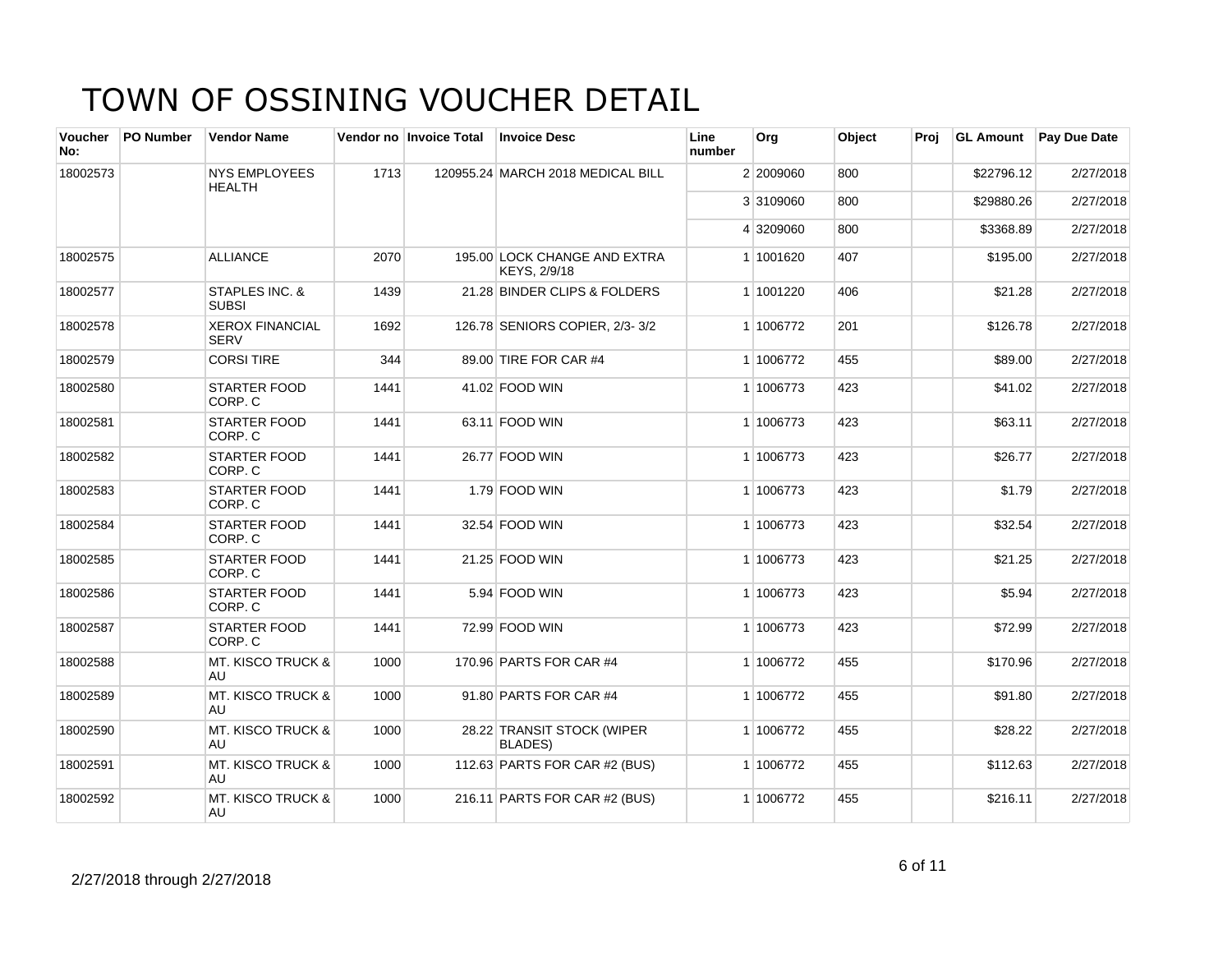| <b>Voucher</b><br>No: | <b>PO Number</b> | <b>Vendor Name</b>                    |      | Vendor no Invoice Total | <b>Invoice Desc</b>                                  | Line<br>number | Org       | Object | Proj | <b>GL Amount</b> | <b>Pay Due Date</b> |
|-----------------------|------------------|---------------------------------------|------|-------------------------|------------------------------------------------------|----------------|-----------|--------|------|------------------|---------------------|
| 18002593              |                  | MT. KISCO TRUCK &<br>AU               | 1000 |                         | 273.41 PARTS FOR CAR #2 (BUS)                        |                | 1 1006772 | 455    |      | \$273.41         | 2/27/2018           |
| 18002594              |                  | <b>MT. KISCO TRUCK &amp;</b><br>AU    | 1000 |                         | 55.05 PARTS FOR CAR #2 (BUS)                         |                | 1 1006772 | 455    |      | \$55.05          | 2/27/2018           |
| 18002595              |                  | <b>CSEA</b>                           | 362  |                         | 423.18 CSEA VISION BENEFIT,<br>FEBRUARY 2018         |                | 1 1009070 | 800    |      | \$350.76         | 2/27/2018           |
|                       |                  |                                       |      |                         |                                                      |                | 2 2009070 | 800    |      | \$72.42          | 2/27/2018           |
| 18002596              |                  | PITNEY BOWES<br><b>GLOBAL</b>         | 1213 |                         | 136.00 POSTAL MACHINE, 1/10/18-<br>4/9/18            |                | 1 2008020 | 405    |      | \$136.00         | 2/27/2018           |
| 18002597              |                  | DE LAGE LANDEN                        | 386  |                         | 789.23 COURT & SUPERVISORS<br>COPIERS, FEBRUARY 2018 |                | 1 1001110 | 407    |      | \$342.48         | 2/27/2018           |
|                       |                  |                                       |      |                         |                                                      |                | 2 1001620 | 407    |      | \$414.26         | 2/27/2018           |
|                       |                  |                                       |      |                         |                                                      |                | 3 1001110 | 407    |      | \$25.49          | 2/27/2018           |
|                       |                  |                                       |      |                         |                                                      |                | 4 1001620 | 407    |      | \$7.00           | 2/27/2018           |
| 18002598              |                  | <b>VILLAGE OF</b><br><b>OSSINING</b>  | 1607 |                         | 2091.35 JANUARY 2018 GAS CHARGES                     |                | 1 3208810 | 411    |      | \$190.42         | 2/27/2018           |
|                       |                  |                                       |      |                         |                                                      |                | 2 1006772 | 411    |      | \$469.01         | 2/27/2018           |
|                       |                  |                                       |      |                         |                                                      |                | 3 1007110 | 411    |      | \$252.88         | 2/27/2018           |
|                       |                  |                                       |      |                         |                                                      |                | 4 3105110 | 411    |      | \$1144.90        | 2/27/2018           |
|                       |                  |                                       |      |                         |                                                      |                | 5 2003620 | 411    |      | \$34.14          | 2/27/2018           |
| 18002599              |                  | <b>VILLAGE OF</b><br><b>OSSINING</b>  | 1607 |                         | 209.14 GAS USAGE CHARGES,<br>JANUARY 2018            |                | 1 3208810 | 411    |      | \$19.03          | 2/27/2018           |
|                       |                  |                                       |      |                         |                                                      |                | 2 1006772 | 411    |      | \$46.85          | 2/27/2018           |
|                       |                  |                                       |      |                         |                                                      |                | 3 2003620 | 411    |      | \$3.41           | 2/27/2018           |
|                       |                  |                                       |      |                         |                                                      |                | 4 1007110 | 411    |      | \$25.31          | 2/27/2018           |
|                       |                  |                                       |      |                         |                                                      |                | 5 3105110 | 411    |      | \$114.54         | 2/27/2018           |
| 18002600              |                  | <b>DINKMAR INC.</b>                   | 2608 |                         | 647.00 #91 LEAF SUCKING MACHINE                      |                | 1 3105130 | 461    |      | \$647.00         | 2/27/2018           |
| 18002601              |                  | <b>TRAFFIC LANE</b><br><b>CLOSURE</b> | 1538 |                         | 30.00 BALANCE OWED ON<br>INVOICE#0047781-00          |                | 1 3105110 | 432    |      | \$30.00          | 2/27/2018           |
| 18002602              |                  | <b>VILLAGE OF</b><br>OSSINING         | 1607 |                         | 2249.23 DIESEL USAGE, JANUARY<br>2018                |                | 1 3208810 | 411    |      | \$66.38          | 2/27/2018           |
|                       |                  |                                       |      |                         |                                                      |                | 2 3105110 | 412    |      | \$1955.26        | 2/27/2018           |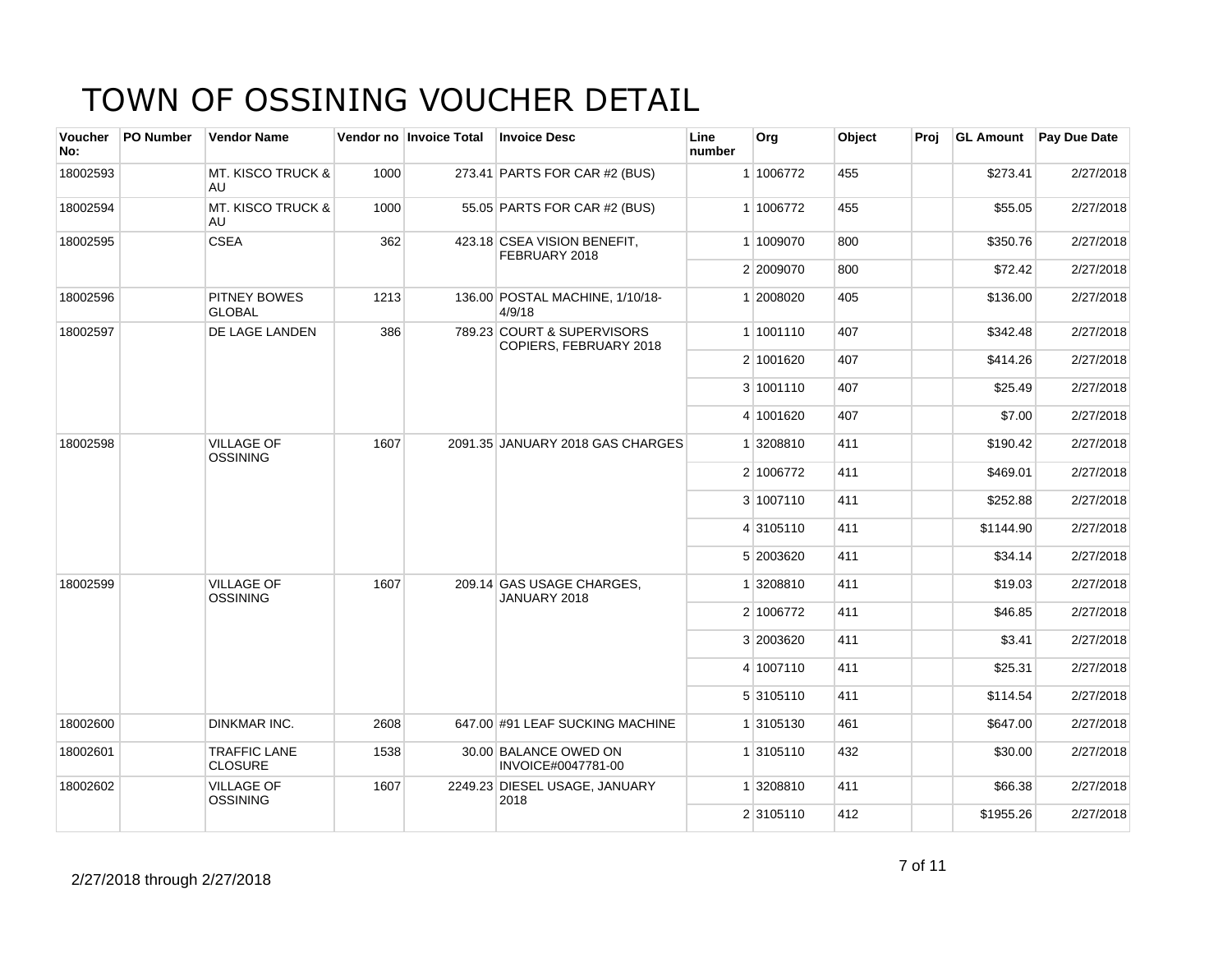| Voucher<br>No: | PO Number | <b>Vendor Name</b>                   |      | Vendor no Invoice Total | <b>Invoice Desc</b>                         | Line<br>number | Org        | Object | Proj |            | <b>GL Amount</b> Pay Due Date |
|----------------|-----------|--------------------------------------|------|-------------------------|---------------------------------------------|----------------|------------|--------|------|------------|-------------------------------|
| 18002602       |           | <b>VILLAGE OF</b><br><b>OSSINING</b> | 1607 |                         | 2249.23 DIESEL USAGE, JANUARY<br>2018       |                | 3 1007110  | 411    |      | \$227.59   | 2/27/2018                     |
| 18002603       |           | <b>VILLAGE OF</b><br><b>OSSINING</b> | 1607 |                         | 224.92 DIESEL USAGE CHARGE,<br>JANUARY 2018 |                | 1 3208810  | 411    |      | \$6.64     | 2/27/2018                     |
|                |           |                                      |      |                         |                                             |                | 2 3105110  | 412    |      | \$195.52   | 2/27/2018                     |
|                |           |                                      |      |                         |                                             |                | 3 1007110  | 411    |      | \$22.76    | 2/27/2018                     |
| 18002604       |           | <b>VILLAGE OF</b><br><b>OSSINING</b> | 1607 |                         | 982.70 2/18 PROSECUTOR IMA                  |                | 1 1001420  | 520    |      | \$982.70   | 2/27/2018                     |
| 18002605       |           | <b>VILLAGE OF</b><br><b>OSSINING</b> | 1607 |                         | 41933.64 2/18 FIRE IMA                      |                | 1 6403410  | 520    |      | \$41933.64 | 2/27/2018                     |
| 18002606       |           | <b>VILLAGE OF</b><br><b>OSSINING</b> | 1607 |                         | 1788.35 2/18 1ST FLOOR RENT IMA             |                | 1 1001620  | 521    |      | \$1788.35  | 2/27/2018                     |
| 18002607       |           | <b>VILLAGE OF</b><br><b>OSSINING</b> | 1607 |                         | 7674.02 2/18 3RD FLOOR RENT IMA             |                | 1 1001620  | 521    |      | \$7674.02  | 2/27/2018                     |
| 18002608       |           | <b>VILLAGE OF</b><br><b>OSSINING</b> | 1607 |                         | 33997.82 2/18 DATA PROCESSING IMA           |                | 1 1001680  | 520    |      | \$12397.80 | 2/27/2018                     |
|                |           |                                      |      |                         |                                             |                | 2 2001680  | 520    |      | \$8170.11  | 2/27/2018                     |
|                |           |                                      |      |                         |                                             |                | 3 3101680  | 520    |      | \$6938.36  | 2/27/2018                     |
|                |           |                                      |      |                         |                                             |                | 4 3201680  | 520    |      | \$577.31   | 2/27/2018                     |
|                |           |                                      |      |                         |                                             |                | 5 5001680  | 520    |      | \$221.74   | 2/27/2018                     |
|                |           |                                      |      |                         |                                             |                | 6 5101680  | 520    |      | \$156.24   | 2/27/2018                     |
|                |           |                                      |      |                         |                                             |                | 7 4501680  | 520    |      | \$1047.79  | 2/27/2018                     |
|                |           |                                      |      |                         |                                             |                | 8 6301680  | 520    |      | \$193.44   | 2/27/2018                     |
|                |           |                                      |      |                         |                                             |                | 9 6401680  | 520    |      | \$1558.03  | 2/27/2018                     |
|                |           |                                      |      |                         |                                             |                | 10 6501680 | 520    |      | \$1293.29  | 2/27/2018                     |
|                |           |                                      |      |                         |                                             |                | 11 6601680 | 520    |      | \$1443.71  | 2/27/2018                     |
| 18002609       |           | <b>VILLAGE OF</b><br><b>OSSINING</b> | 1607 |                         | 29368.36 2/18 RECREATION IMA                |                | 1 2007310  | 520    |      | \$29368.36 | 2/27/2018                     |
| 18002610       |           | <b>VILLAGE OF</b><br><b>OSSINING</b> | 1607 |                         | 2991.15 2/18 RECREATION RENT IMA            |                | 1 1006770  | 460    |      | \$2991.15  | 2/27/2018                     |
| 18002611       |           | <b>VILLAGE OF</b><br><b>OSSINING</b> | 1607 |                         | 4137.23 2/18 COURT ROOM RENT IMA            |                | 1 1001620  | 521    |      | \$4137.23  | 2/27/2018                     |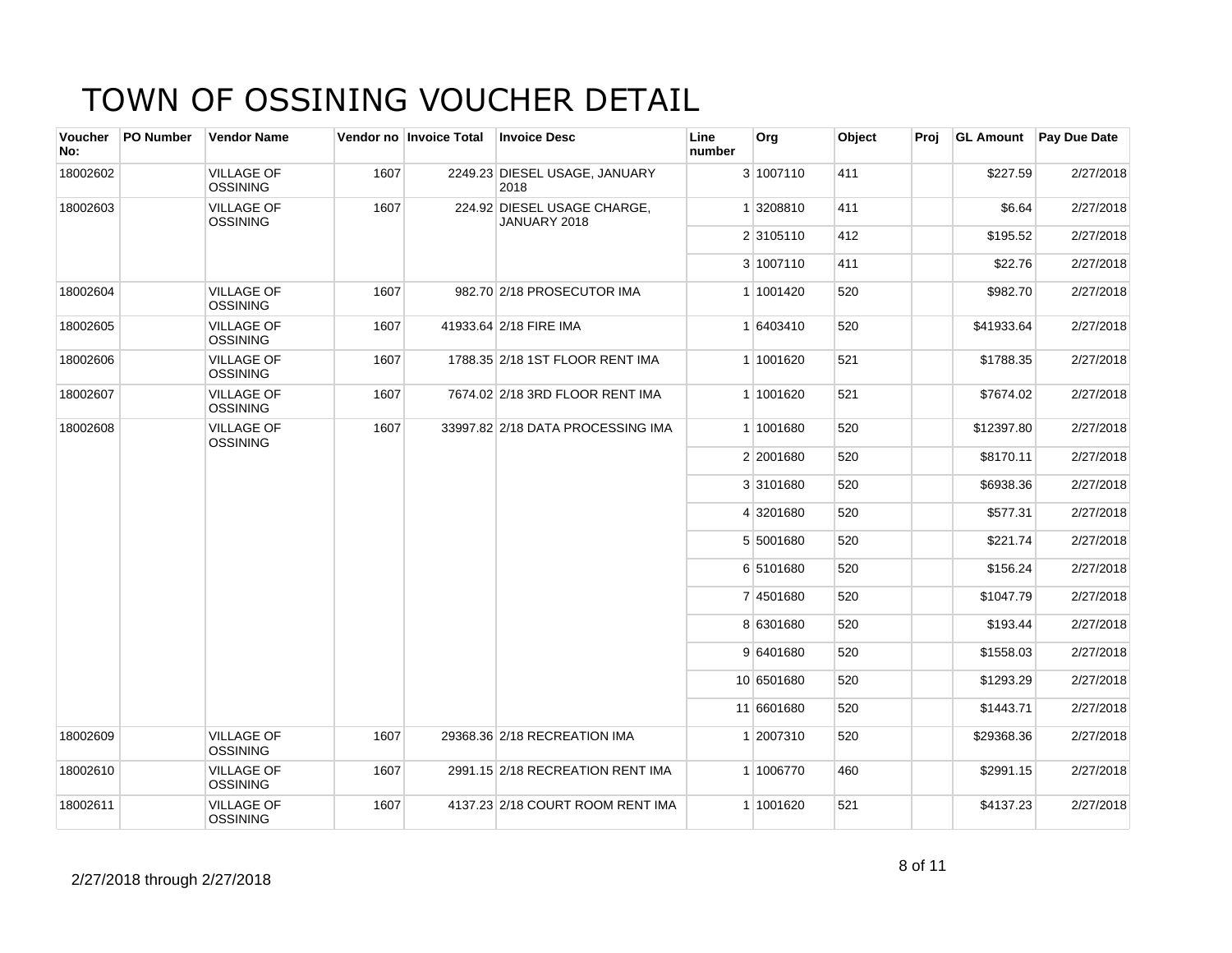| <b>Voucher</b><br>No: | <b>PO Number</b> | <b>Vendor Name</b>                        |      | Vendor no Invoice Total | <b>Invoice Desc</b>                                                       | Line<br>number | Org       | Object | Proi | <b>GL Amount</b> | <b>Pay Due Date</b> |
|-----------------------|------------------|-------------------------------------------|------|-------------------------|---------------------------------------------------------------------------|----------------|-----------|--------|------|------------------|---------------------|
| 18002612              |                  | <b>VILLAGE OF</b><br><b>OSSINING</b>      | 1607 |                         | 1380.95 2/18 ARMORY RENT IMA                                              |                | 1 2003620 | 521    |      | \$1380.95        | 2/27/2018           |
| 18002613              |                  | <b>VILLAGE OF</b><br>OSSINING             | 1607 |                         | 7403.31 2/18 ENGINEERING IMA                                              |                | 1 1001440 | 520    |      | \$370.17         | 2/27/2018           |
|                       |                  |                                           |      |                         |                                                                           |                | 2 2001440 | 520    |      | \$6292.81        | 2/27/2018           |
|                       |                  |                                           |      |                         |                                                                           |                | 3 4501440 | 520    |      | \$740.33         | 2/27/2018           |
| 18002614              |                  | <b>VILLAGE OF</b><br>OSSINING             | 1607 |                         | 322.55 2/18 CONFERENCE ROOM<br><b>RENT</b>                                |                | 1 1001620 | 521    |      | \$322.55         | 2/27/2018           |
| 18002615              |                  | LEVENBERG, DANA                           | 840  |                         | 236.19 REIMBURSEMENT FOR 2018<br><b>AOT CONFERENCE</b><br><b>EXPENSES</b> |                | 1 1001220 | 40901  |      | \$236.19         | 2/27/2018           |
| 18002616              |                  | ZACHACZ,<br><b>MADELINE</b>               | 1729 |                         | 28.92 CAB REIMBURSEMENTS 2/19<br>& 2/20                                   |                | 1 1001220 | 40901  |      | \$28.92          | 2/27/2018           |
| 18002620              |                  | <b>OSSINING</b><br><b>VOLUNTEER</b>       | 1149 |                         | 94267.13 JANUARY & FEBRUARY 2018<br>CONTRACTUAL                           |                | 1 6604540 | 520    |      | \$94267.13       | 2/27/2018           |
| 18002640              |                  | <b>CORPORATE PLAN</b>                     | 1836 |                         | 2018.75 ACA REPORTING, 10/1/17-<br>12/31/17                               |                | 1 1001420 | 425    |      | \$1312.19        | 2/27/2018           |
|                       |                  |                                           |      |                         |                                                                           |                | 2 2001420 | 425    |      | \$100.94         | 2/27/2018           |
|                       |                  |                                           |      |                         |                                                                           |                | 3 3105010 | 425    |      | \$605.62         | 2/27/2018           |
| 18002643              |                  | THE GAZETTE                               | 1821 |                         | 18.24 CHEVES-LEGAL NOTICE ZBA                                             |                | 1 2008015 | 401    |      | \$18.24          | 2/27/2018           |
| 18002646              |                  | THE GAZETTE                               | 1821 |                         | 22.04 JEWEL OF ASIA- LEGAL<br><b>NOTICE ZBA</b>                           |                | 1 2008015 | 401    |      | \$22.04          | 2/27/2018           |
| 18002647              |                  | THE GAZETTE                               | 1821 |                         | 19.00 SOUZA- LEGAL NOTICE ZBA                                             |                | 1 2008015 | 401    |      | \$19.00          | 2/27/2018           |
| 18002648              |                  | CARCO GROUP,<br>INC.                      | 1816 |                         | 1015.31 (3) BACKGROUND CHECKS--<br><b>HIGHWAY AND COURT</b>               |                | 1 1001220 | 406    |      | \$1015.31        | 2/27/2018           |
| 18002649              |                  | STAPLES INC. &<br><b>SUBSI</b>            | 1439 |                         | 579.98 2 STEEL MAIL CARTS (JCAP)                                          |                | 1 3701110 | 200    | 5191 | \$579.98         | 2/27/2018           |
| 18002650              |                  | <b>STAPLES INC. &amp;</b><br><b>SUBSI</b> | 1439 |                         | 827.99 LARGE FILE CABINET (JCAP)                                          |                | 1 3701110 | 200    | 5191 | \$827.99         | 2/27/2018           |
| 18002652              |                  | <b>VILLAGE OF</b><br><b>OSSINING</b>      | 1607 |                         | 4126.03 50% OF OPERATIONS<br>CENTER CONF. ROOM SOUND<br><b>SYSTEM</b>     |                | 1 2001650 | 203    |      | \$4126.03        | 2/27/2018           |
| 18002659              |                  | <b>BOND, SCHOENECK</b><br>& KING          | 185  |                         | 2500.00 FLAT FEE FOR 2016<br><b>HANDBOOK PROJECT</b>                      |                | 1 1001420 | 425    |      | \$1625.00        | 2/27/2018           |
|                       |                  |                                           |      |                         |                                                                           |                | 2 2001420 | 425    |      | \$125.00         | 2/27/2018           |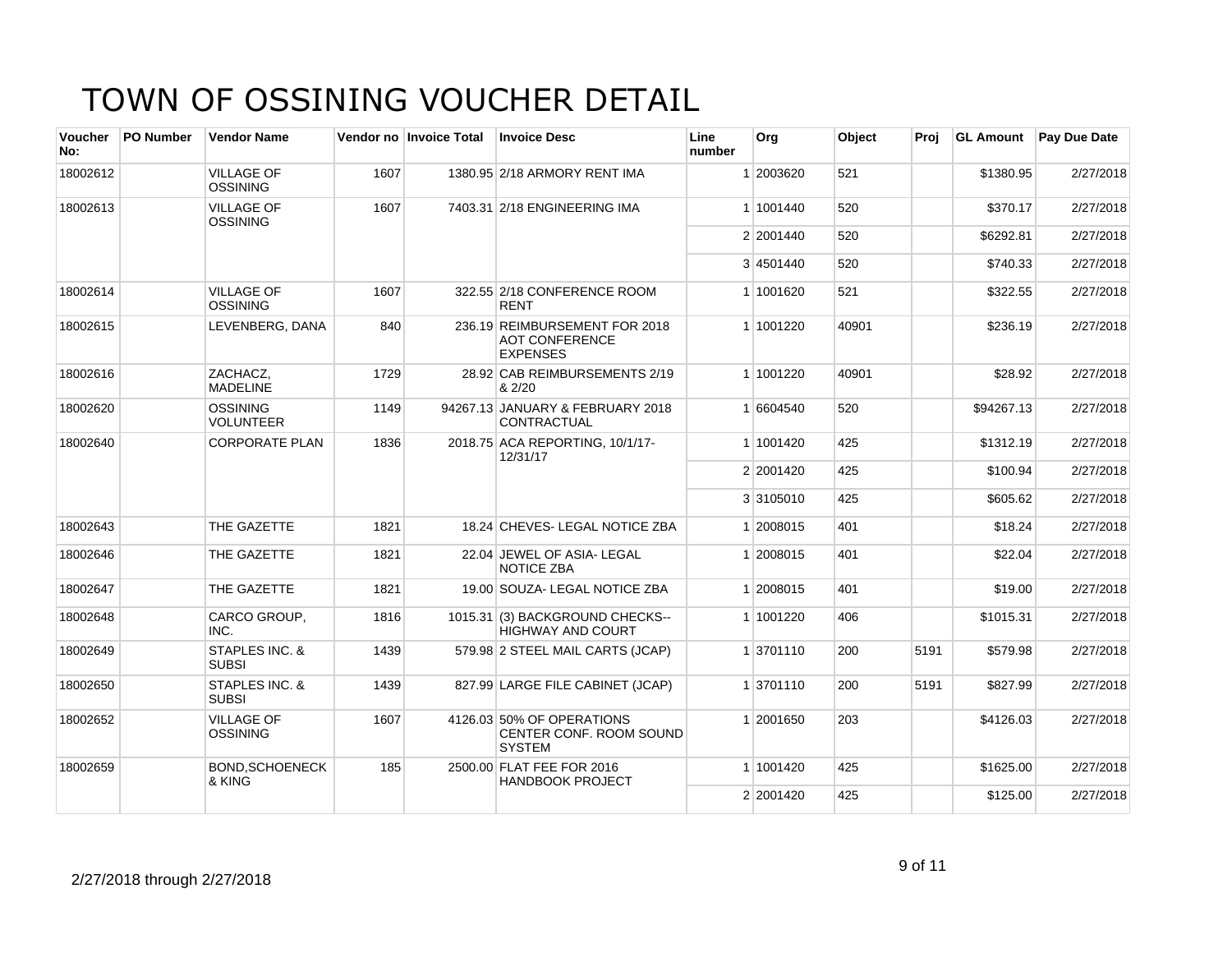| <b>Voucher</b><br>No: | <b>PO Number</b> | <b>Vendor Name</b>                    |      | Vendor no Invoice Total | <b>Invoice Desc</b>                                             | Line<br>number | Org       | Object | Proi | <b>GL Amount</b> | Pay Due Date |
|-----------------------|------------------|---------------------------------------|------|-------------------------|-----------------------------------------------------------------|----------------|-----------|--------|------|------------------|--------------|
| 18002659              |                  | <b>BOND.SCHOENECK</b><br>& KING       | 185  |                         | 2500.00 FLAT FEE FOR 2016<br><b>HANDBOOK PROJECT</b>            |                | 3 3105010 | 425    |      | \$750.00         | 2/27/2018    |
| 18002663              |                  | <b>VILLAGE OF</b><br>OSSINING         | 1607 |                         | 191.40 4/1-12/31/17 GREENWASTE<br>FEES VILLAGE OF OSSINING      |                | 1 6508160 | 520    |      | \$191.40         | 2/27/2018    |
| 18002687              |                  | <b>CENTRAL</b><br><b>PRODUCTS, LL</b> | 2611 |                         | 322.28 KITCHEN EQUIPMENT                                        |                | 1 1006771 | 201    |      | \$322.28         | 2/27/2018    |
| 18002689              |                  | CASTRO, CARLOS                        | 270  |                         | 52.03 SERVICE OF APPEARANCE<br>TICKET: FABBRI, 549 NS ROAD      |                | 1 2003620 | 408    |      | \$52.03          | 2/27/2018    |
| 18002690              |                  | <b>WESTCHESTER</b><br><b>FIRE MAR</b> | 1654 |                         | 175.00 CODE ENFORECEMENT IN-<br><b>SERVICE TRAINING SEMINAR</b> |                | 1 2003620 | 451    |      | \$175.00         | 2/27/2018    |
| 18002694              |                  | <b>RECEIVER OF</b><br><b>TAXES AS</b> | 1792 |                         | 150.00 ANNUAL DUES FOR HOLLY<br>PERLOWITZ, 1/1/18-12/31/18      |                | 1 1001330 | 409    |      | \$150.00         | 2/27/2018    |
| 18002695              |                  | WEST.CO.<br><b>MAGISTRATES</b>        | 1638 |                         | 60.00 2018 DUES FOR HON. NANCY<br><b>QUINN KOBA</b>             |                | 1 1001110 | 409    |      | \$60.00          | 2/27/2018    |
| 18002704              |                  | <b>ARKEL MOTORS</b><br>INC.           | 79   |                         | 2084.26 SOLE SOURCE PARTS FOR<br><b>HIGHWAY TRUCK #52</b>       |                | 1 3105130 | 461    |      | \$2084.26        | 2/27/2018    |
| 18002717              |                  | <b>VILLAGE OF</b><br><b>OSSINING</b>  | 1607 |                         | 13226.90 2017 CLERK IMA TRUE UP TO<br><b>ACTUALS</b>            |                | 1 100022  | 2353   |      | \$13226.90       | 2/27/2018    |
| 18002718              |                  | <b>VILLAGE OF</b><br><b>OSSINING</b>  | 1607 |                         | 1506.00 2017 NYS OSSINING<br><b>GREATER YTH COUNSEL</b>         |                | 1 1007310 | 400    |      | \$1506.00        | 2/27/2018    |
| 18002719              |                  | <b>VILLAGE OF</b><br><b>OSSINING</b>  | 1607 |                         | 1554.00 2017 NYS OSSINING<br><b>BASKETBALL</b>                  |                | 1 1007310 | 400    |      | \$1554.00        | 2/27/2018    |
| 18002729              |                  | <b>NYS MUNICIPAL</b><br><b>WORKER</b> | 1934 |                         | 8689.91 2018 ANNUAL ESTIMATED<br><b>ASSESSMENT</b>              |                | 1 1009040 | 800    |      | \$869.00         | 2/27/2018    |
|                       |                  |                                       |      |                         |                                                                 |                | 2 2009040 | 800    |      | \$434.50         | 2/27/2018    |
|                       |                  |                                       |      |                         |                                                                 |                | 3 3109040 | 800    |      | \$6517.43        | 2/27/2018    |
|                       |                  |                                       |      |                         |                                                                 |                | 4 3209040 | 800    |      | \$868.98         | 2/27/2018    |
| 18002737              |                  | <b>SILVERBERG</b><br>ZALANTIS,        | 1404 |                         | 156.00 PRE-PLANNING NON ESCROW                                  |                | 1 2008020 | 446    |      | \$156.00         | 2/27/2018    |
| 18002738              |                  | <b>SILVERBERG</b><br>ZALANTIS,        | 1404 |                         | 314.00 PRE-PLANNING NON ESCROW                                  |                | 1 2008020 | 446    |      | \$314.00         | 2/27/2018    |
| 18002739              |                  | <b>SILVERBERG</b><br>ZALANTIS,        | 1404 |                         | 5310.00 RIVER KNOLL STONY LODGE<br><b>REZONE</b>                |                | 1 3303039 | 0065   |      | \$5310.00        | 2/27/2018    |
| 18002740              |                  | <b>SILVERBERG</b><br>ZALANTIS,        | 1404 |                         | 54.00 ARTIS SENIOR LIVING<br><b>ESCROW</b>                      |                | 1 3303032 | 0065   |      | \$54.00          | 2/27/2018    |
| 18002741              |                  | <b>SILVERBERG</b><br>ZALANTIS,        | 1404 |                         | 108.00 POLZELLA-72A HAWKES<br><b>AVENUES ESCROW</b>             |                | 1 3303042 | 0065   |      | \$108.00         | 2/27/2018    |